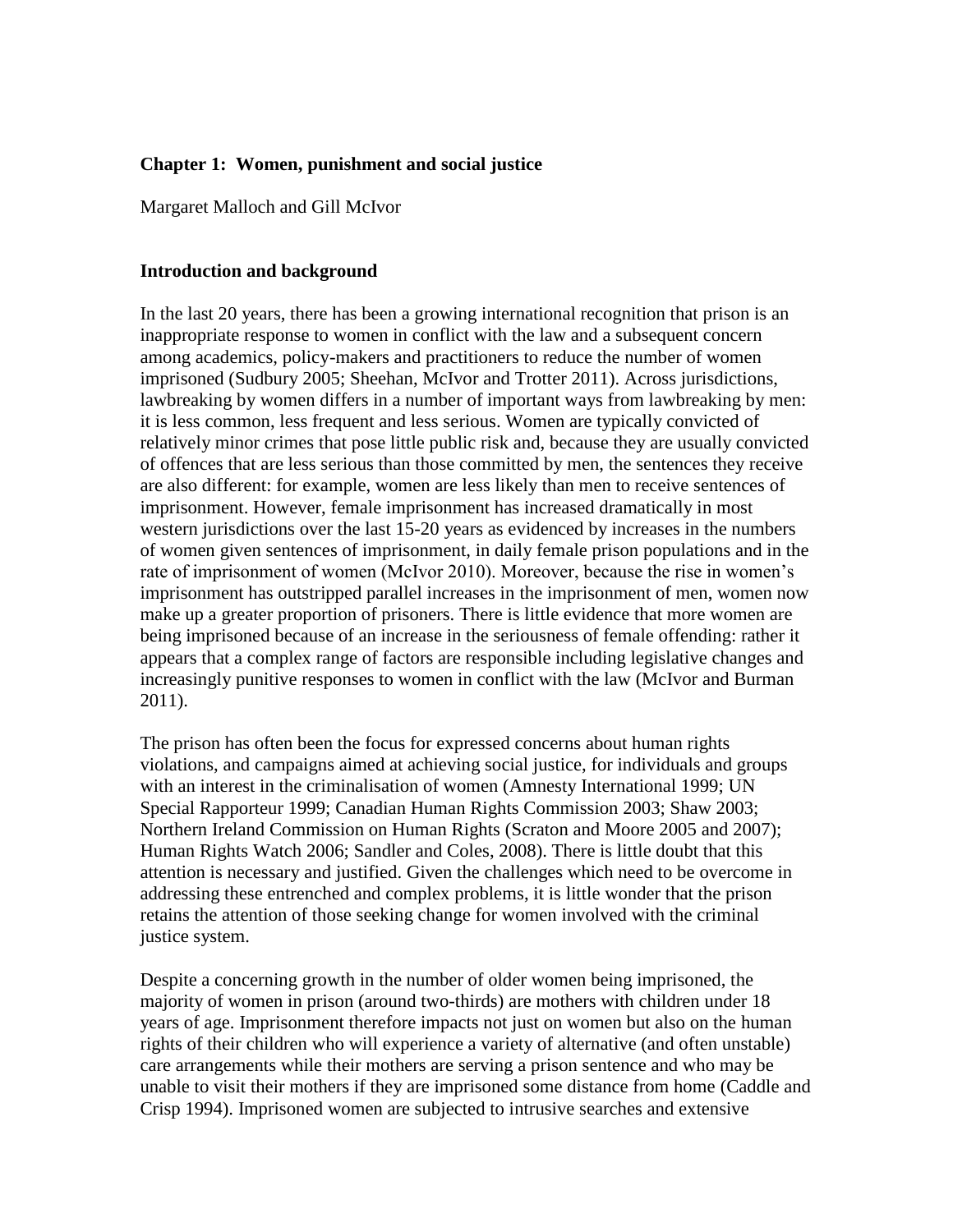surveillance that can exacerbate trauma associated with prior experiences of abuse and increase the risk of self harm (Scraton and Moore 2007). Levels of self harm and suicide are higher in female prisons than in male prisons, even though levels of suicide in the community are higher among men (Leibling 1992; Sandler and Coles 2008) and there are high levels of drug problems among women in prison (Malloch 2008). A high proportion of women who are imprisoned will lose their accommodation (and often their possessions) during their period of imprisonment, adding to the difficulties they experience resettling in the community on their release (Gelsthorpe and Sharpe 2007a; Morris, Wilkinson, Tisi, Woodrow and Rockley. 1995). Community penalties offer clear benefits insofar as they avoid the separation of mothers from their children alongside other practical and emotional consequences of imprisonment. However, attempts to address the needs of children at the point of sentencing raise additional and complex concerns. While, arguably, the potential impact of imprisonment on children should be a key consideration for sentencers this can potentially have deleterious consequences for women who do not have children, and for women presented in court as 'unfit mothers'.

Given that the growth in women in prison internationally does not appear to be underpinned by an increase in crimes committed by women (Hedderman 2004; McIvor and Burman 2011) policy initiatives have been developed to increase the use of community-based responses to criminalised women. These initiatives have tended to operate alongside reforms to the prison estate and their integral role as a form of punishment is evidenced by the terms used to define them: 'community punishment'; 'community sanctions'; 'community payback', 'alternatives to imprisonment'. These interventions are generally assumed to offer a more constructive and arguably more 'costeffective' (New Economic Foundation 2008) response to law-breaking by women, yet little is known about how different sanctions and measures are used with women across different jurisdictions and how they impact upon aspects of women's lives.

Ongoing attempts have been made to increase the opportunities and format of community sanctions - making existing resources more suitable for women and developing others which are 'gender-responsive' in design and delivery (Bloom, Owen and Covington 2003). Recent policy and practice initiatives have focused on the development of integrated services for criminalised women such as the 218 Centre in Scotland (Easton and Matthews 2011a; Loucks, Malloch, McIvor and Gelsthorpe 2006), Together Women in England and Wales (Hedderman, Palmer and Hollin 2008) and Inspire in Northern Ireland (Easton and Matthews 2011b) often alongside other disadvantaged women as in the Asha Centre (Roberts 2002), thereby enabling a wide range of needs to be met.

Three particular considerations arise in relation to community provisions. First, the ability to mobilise resources to meet women's needs depends on their availability in the first place and this is a particular challenge in the current economic climate with voluntary and public sector organizations facing funding cuts that compromise their ability to carry out vital functions that support criminalised women and their families. It is often an accumulation of events and experiences that result in women's criminalisation, therefore agency collaboration that spans a wide range of social policy areas is vital to address the wider social and economic context of women's circumstances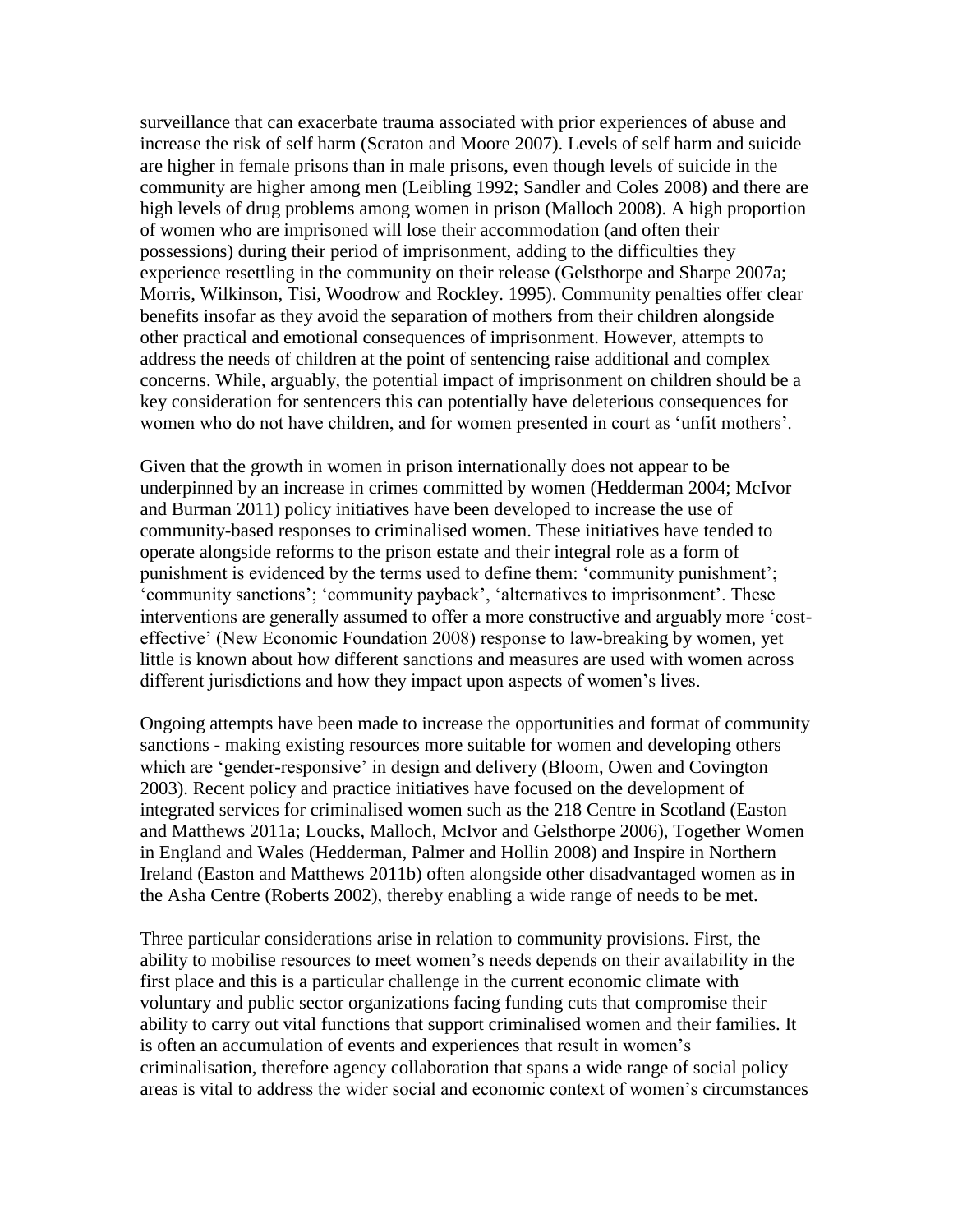and to tackle poverty, homelessness and other aspects of social disadvantage experienced by women. Thus while the developments taking place in relation to the introduction of community sanctions remain located within the criminal justice system, many of the factors associated with women's law-breaking are traceable to social, political and economic contexts. The absence of appropriate resources within communities, notably to address addiction, mental health problems, and gendered violence, leads to ongoing processes of criminalisation – and hence to an increase in the use of imprisonment.

Secondly, women often receive community penalties at an earlier point in their criminal careers than men and appear to face particular challenges in complying with community penalties as a result, among other things, of their responsibilities for children and other dependents. If these penalties are breached, then uptariffing is likely to arise as a result of the perception that they have exhausted the range of non-custodial penalties available to the courts. This suggests that enforcement practices need to be sufficiently flexible if high levels of breach (and resulting imprisonment) are to be avoided. Furthermore, while acknowledging that diverting women from prison is a central concern, diversion from community supervision for women convicted of minor offences is also important (particularly in relation to mental health issues and poverty) to prevent their unnecessary absorption into the criminal justice system.

Thirdly, attention needs to be paid to the human rights implications of community sanctions. For example, women are more likely than men to receive additional requirements relating to medical/psychiatric/psychological treatment or drug treatment, raising questions about the potential intrusion into family life, the experience of undergoing random (observed) drug tests and the lack of drug, and other services, that are specifically tailored to women (Malloch and McIvor 2011a and b).

In addition it is important to acknowledge that even the most innovative community sanctions can experience challenges as they operate within systems which remain geared to meet the disproportionate demands of the main users of criminal justice services who are men (McIvor 2004; Gelsthorpe and Sharpe 2007b; Malloch 2008). The introduction of the Gender Equality Duty in the UK and similar legislative obligations in place elsewhere, require that policies are subjected to a gender impact assessment to prevent discriminatory outcomes. Such requirements might be expected to impact on the treatment of women in the criminal justice system by requiring that programmes and interventions in prisons and in the community are planned specifically with women in mind, are based on evidence of women's needs and consider how relevant agencies will address the current lack of services to address these specific needs. Such measures are intended to ensure *equality* of treatment between men and women, which will not necessarily mean the *same* treatment. The importance of this distinction is evident (Bloom et al. 2003; Canadian Human Rights Commission 2003; Corston 2007) indicating the need to move from formal to substantive equality.

However, as previously noted, policy initiatives that have been developed to increase the use of community-based responses to criminalised women have tended to sit alongside reforms to the prison estate that are aimed at improving conditions in women's prisons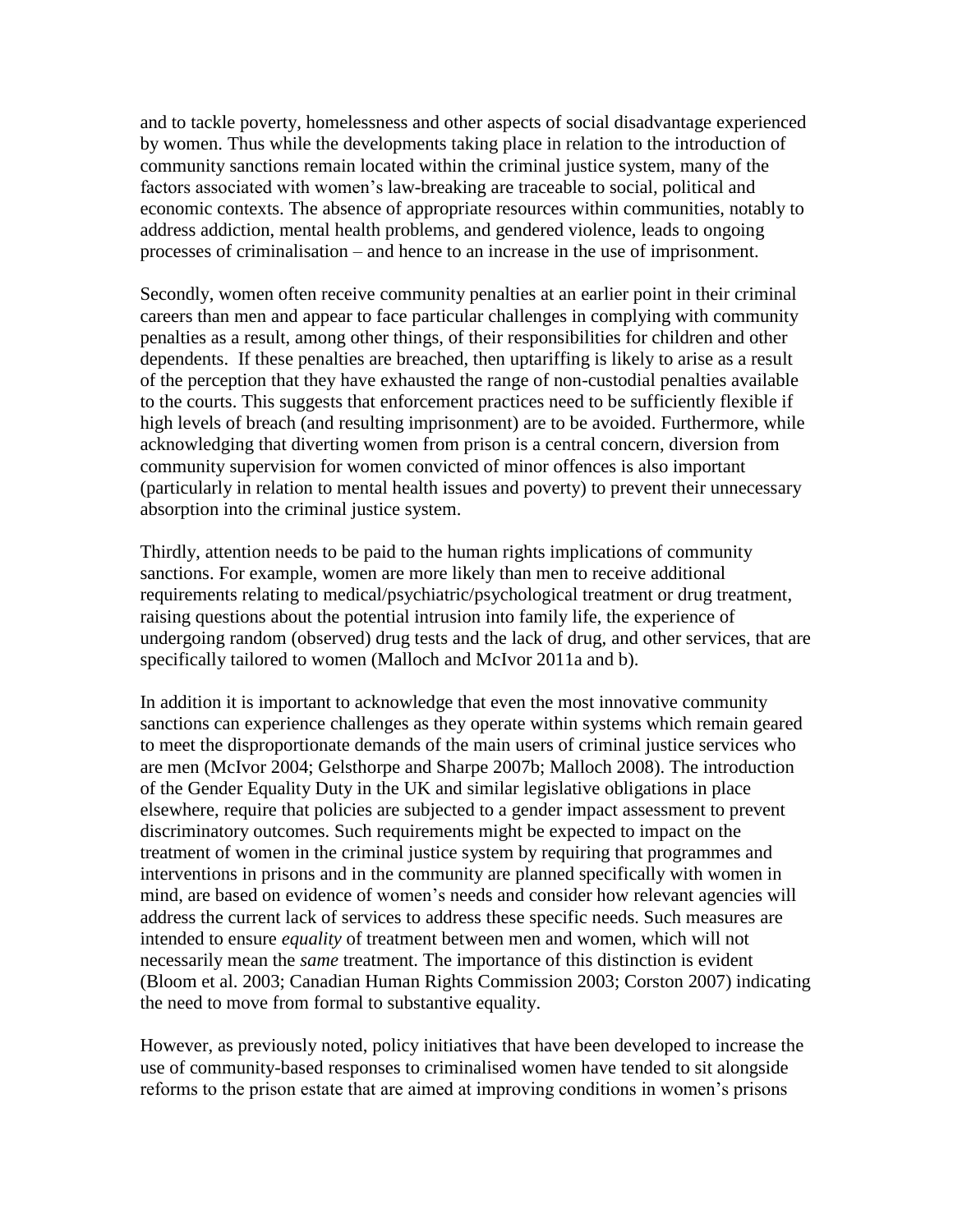(Carlen 2002; Hannah-Moffat 2001). As the Canadian experience in particular demonstrates, ostensibly well-intentioned correctional policies easily become subverted by criminal justice agendas and may ironically serve to enhance rather than challenge the legitimacy of imprisonment as a response to female crime. This book aims to go beyond a critique of gender-responsive approaches in order to examine responses to women in terms of human rights and social justice and this necessitates understanding structural imperatives. *Women, Punishment and Social Justice: Human Rights and Penal Pract*ices draws upon presentations and discussions that took place in a series of three workshops during 2010 as part of a programme of work funded by the Institute for Advanced Studies (now known as the Scottish Universities Insight Institute). The programme, and subsequently this book, originated from growing awareness that despite little evidence of an increase in crime committed by women, internationally the imprisonment of women had increased significantly in recent years, with its associated social, economic and personal costs. The chapters provide analyses from international experts on women and justice from countries across the UK and internationally focusing on arguments for, and attempts to address, the ever-increasing female prison population through the implementation of community alternatives. By viewing these initiatives through the discourse of human rights and social justice, their impact is examined critically, with consideration given to the wider social, political and economic context in which women are increasingly criminalised and punitive mechanisms imposed.

The principal aim of the programme was to consider how the number of women imprisoned can be reduced through more effective use of non-custodial alternatives that are consistent with the protection of women's human rights and promotion of social justice. The core objective was to draw upon international knowledge and expertise to critically assess cross cultural responses to lawbreaking by women and to provide a forum for academics, practitioners and policy makers to participate in the development of knowledge for policy, practice and research. Importantly, the programme also aimed to present a challenge to the increasing criminalization of social circumstances that profoundly affect women. Through an examination of the *contexts* within which punishment is enacted, it is evident that social, political and economic structures determine the experiences of the most marginalized groups in society. This is perhaps most clearly illustrated by considering the operation of punishment on indigenous women across the world and has consequences for penal practice in both prisons and the community.

As the contributions to this volume demonstrate, criminalised women are usually disadvantaged and victimised women who have been let down by the state, with increased penalisation of the welfare state having had a particular and pronounced impact on women. Prison may be perceived as capable of meeting the needs of women who have been 'failed' by the erosion of welfare services and often appears to be employed as a 'welfare panacea' or a form of respite for women with 'chaotic' lifestyles (Tombs and Jagger 2006). Thus while there have been some reported successes in reducing the use of custodial sentences for women through the development of gender-appropriate community based resources, a significant and sustained reduction in female imprisonment appears to be unachievable in the absence of wider political and public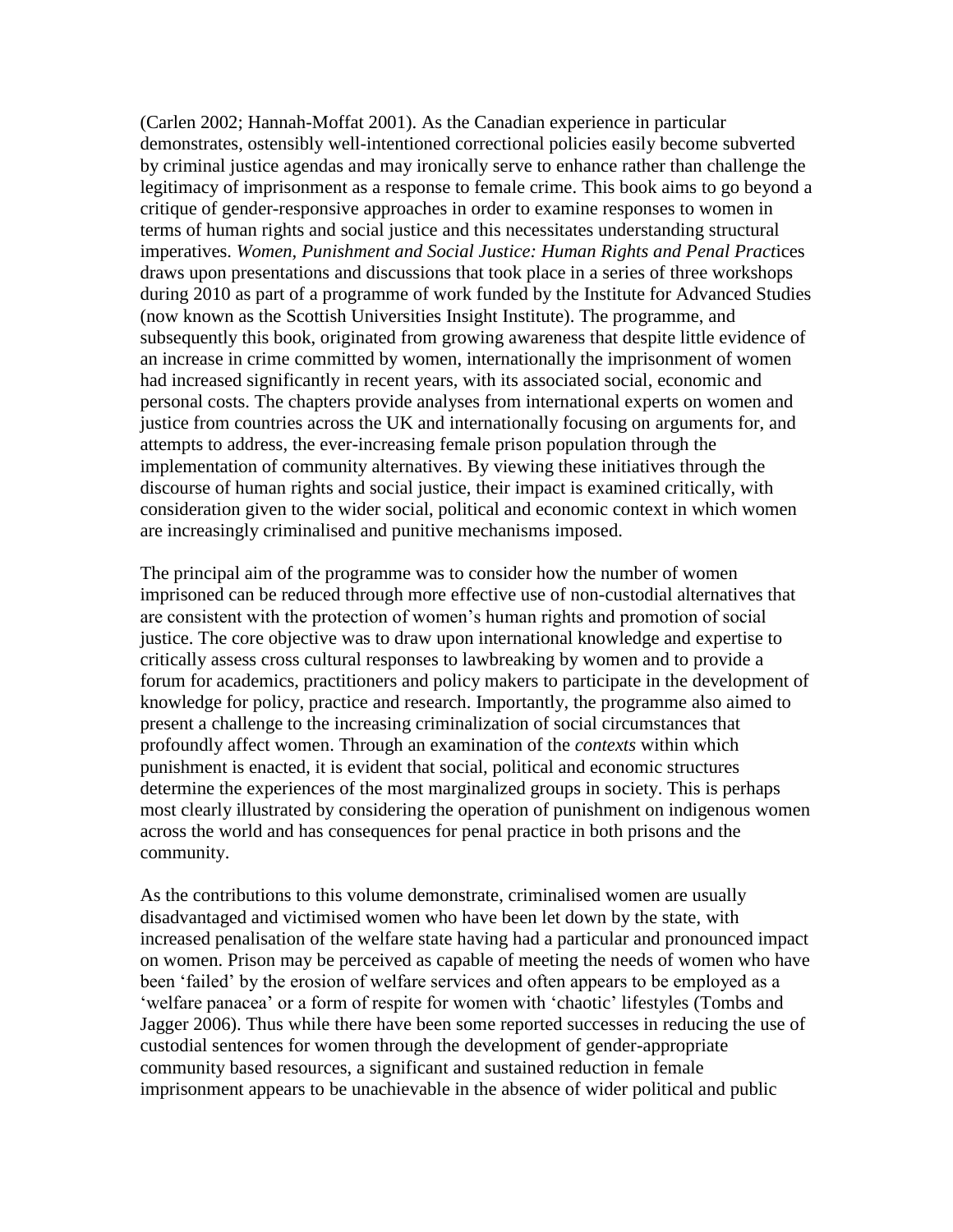commitment and socio-economic change that enables women's needs to be met through mainstream, community-based service provision. The harms imposed by the imprisonment of women highlight the need for significant and radical penal reform and the need to recognize the relationship between criminal and social justice whereby existing social policies and their impact on health and other community services and resources result in the criminalization of poverty and distress. Thus while meaningful change will require sentencing reform, wider social changes are also imperative to address many of the issues which result in women's involvement with the criminal justice system.

As the contributions show, community penalties are often held up as the way forward for penal practices in relation to women, however, these interventions can be punitive in their own right, may extend women's involvement with the penal system, and highlight that 'gender-responsive programming' is deeply problematic. The very concept of 'community' is widely contested and under-theorised. Notably, even the most therapeutic programmes, when introduced within a criminal justice context, have been shown to individualise what are actually social problems. Therapeutic interventions come to be prioritized over structural issues and power relations. Highlighting the impact of processes of criminalization, and the ways in which gender is intersected by race/ethnicity and class, brings into sharper focus the potential depoliticisation of structural imperatives as they are enacted in penal practices. The gender-responsive model notably fails to address the intersection of injustices that characterize the lives of women in conflict with the law.

We have attempted to bring together a range of contributions which cover issues pertinent to both imprisonment and community punishments and which exemplify developments across a range of jurisdictions. Drawing upon experiences in other non-UK European jurisdictions proved something of a challenge, principally it would appear, because the topic of women and punishment (and especially their experiences of community sanctions) has received limited academic attention. We therefore hope that this book will help to promote research and debate on this topic.

## **Organization and focus**

By taking social justice and human rights as a central focus, sharing experiences and research findings and identifying gaps in knowledge, this volume aims to make an innovative contribution to policy, practice, and to academic theory and analysis. The book is organized around key themes which are integral to the issues surrounding women, punishment and social justice. We aim to highlight gendered dimensions of treatment and the effects of new penal policies, the relationship between punishment and social inequality and between social justice and human rights.

Many activists believe that women are being marginalised in a criminal justice system that was designed for men and that, for this reason, there is a lack of women-focussed services both within and outside the prison. An examination of community provisions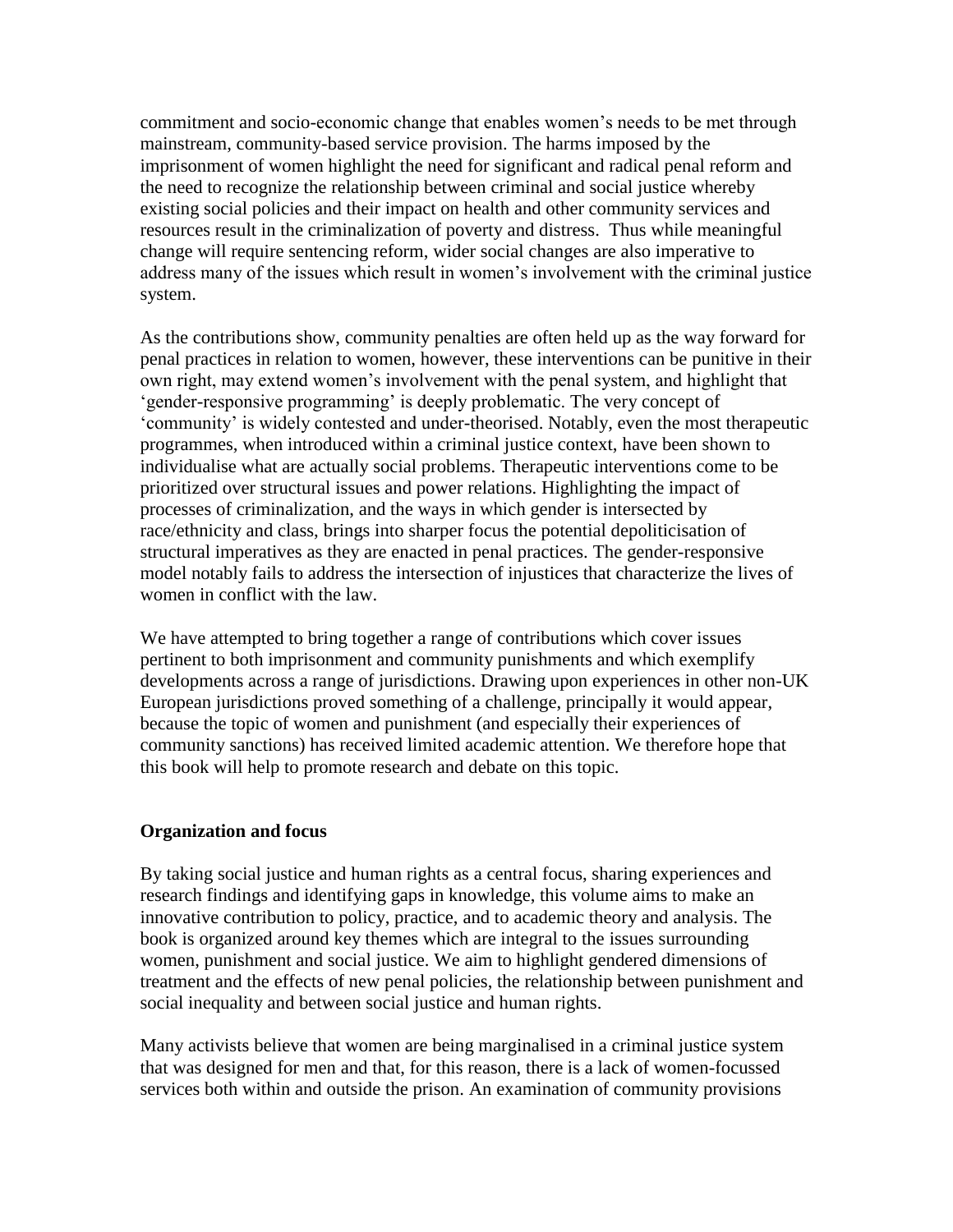highlights the problematic relationship between the criminalisation and governmentality of women (within and outside the criminal justice system). This recognition requires the presentation of a challenge to the legitimacy of existing practice and policy that undermines equality and human rights legislation. Loraine Gelsthorpe (Chapter 2) addresses these issues by providing a theoretical examination of punishment and the impact of gendered ideologies in determining the operation and impact of punishment.

Women often end up in prison not because they have committed serious crimes but because alternative sanctions are considered inappropriate and prison may be viewed by sentencers as a form of respite for women with chaotic lifestyles. Yet prisons are places of isolation and violence and imprisonment can impact significantly upon women's relationships with their children and on their social circumstances on release, In these respects, it can be argued that society fails women in prison, where the conflict between professional ethics, human rights and correctional policy and practice is brought sharply into focus. Linda Moore and Ann Jemphrey (Chapter 3) challenge the centrality of the prison as a response to women's law-breaking in Northern Ireland, highlighting the gendered characteristics and experiences of incarcerated women within a social context characterized by social inequality and transition from social conflict. Their account highlights the remarkable consistency among women in prison internationally, characterized by the prevalence of mental health issues, substance misuse, experiences of abuse and substitute care and high levels of self-harm. This latter issue forms the basis of Chapter 4 in which Deborah Coles examines the human rights issues which arise from the criminalization of distress and the failure of reformist agendas to satisfactorily address the deeply troubling circumstances that remain a feature of the women's penal estate.

The criminalisation of women with mental health problems and the redefinition of their actions as reflecting behavioral or personality deficits is a theme that continues through many of the chapters. The expansion of health care interventions and subsequent healthfocused research in prisons fails, however, to recognize this issue. The inadequacy of existing methodologies to appropriately identify the mental health care needs of women in prison is addressed in Chapter 5 by Alice Mills, Kathleen Kendall, Judith Lathlean and Julie Steel who argue persuasively that women with mental health issues should not be in prison.

Women are not an homogenous group and their experiences of punishment, criminalisation and social justice vary alongside other structural dimensions such as age and ethnicity. In Chapter 6, Azrini Wahidin and Ron Aday discuss the needs of older women in prison in the UK and USA, highlighting the lack of attention to age-related health and other needs and the lack of adequate, age-related resettlement services for women leaving prison. The systemic discrimination that minority ethnic/indigenous women experience throughout the criminal justice system, as a reflection of the inherent discriminations which characterize wider society, are features of most of the chapters in this book. Margaret Malloch (Chapter 7) examines the innovative Okimaw Ohci Healing Lodge, a Correctional Service of Canada institution and considers the ways in which wider social inequalities permeate systems of punishment and 'healing' for Aboriginal women prisoners.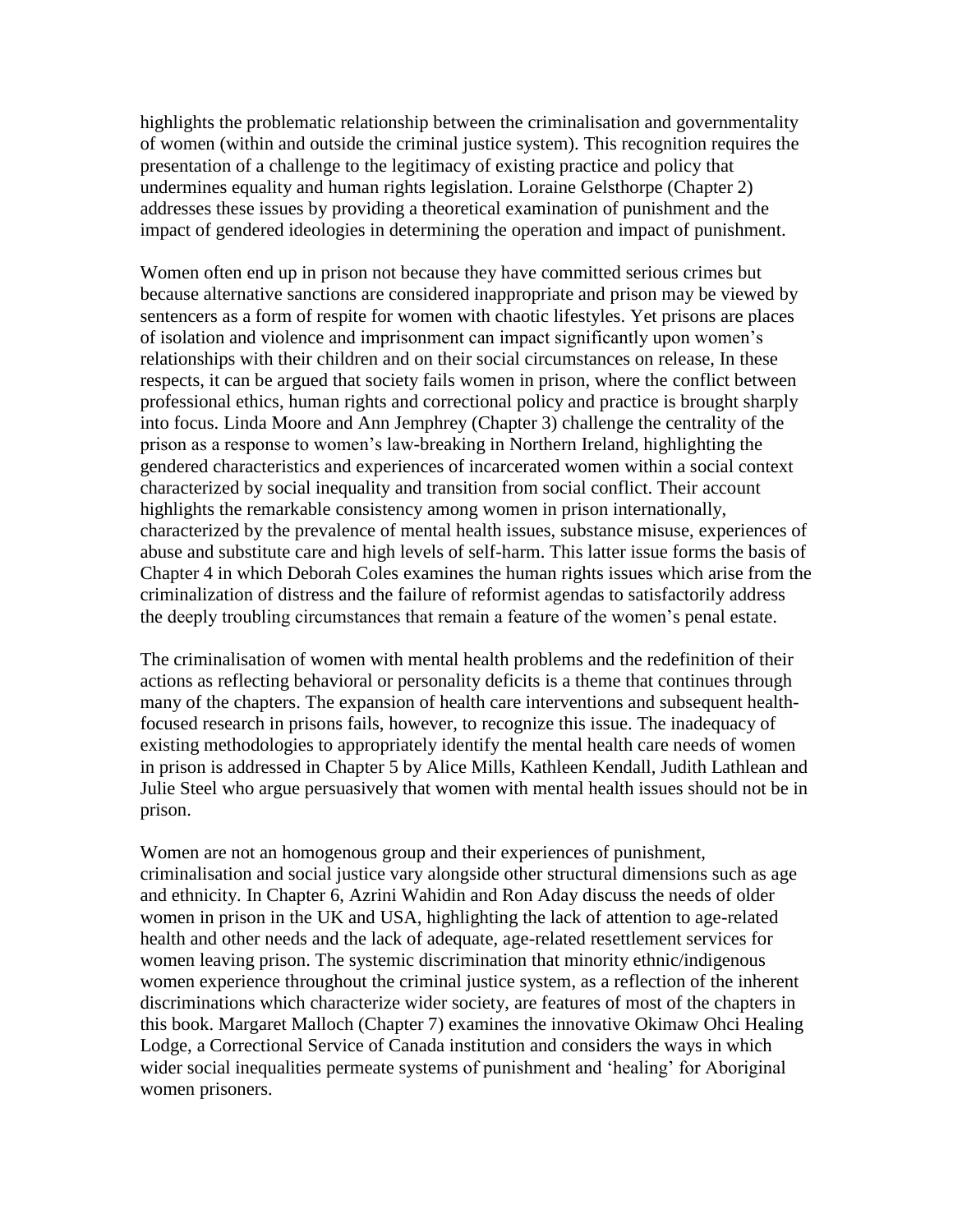The significance of interventions which aim to promote the systematic recognition and implementation of human rights in the institutional context is discussed by Alison Hosie (Chapter 8) as she outlines a programme of human rights reforms introduced in The State Hospital in Scotland, and considers the potential for a similar approach in women's prisons.

In order to achieve a paradigm shift, in which prison, instead of being a commonplace response to women in conflict with the law, becomes the exception, it will be necessary both to develop appropriate community provision for women and to enhance the legitimacy of new initiatives and differential provision, both in the eyes of sentencers and the wider public. The diverse causes of women's involvement with the criminal justice system arguably makes the issue more difficult to grapple with, though there is growing evidence that carefully considered community approaches can result in a range of improved criminal justice, health and other outcomes for women in ways that are less stigmatizing for women.

Garnering judicial and public support for decarceration and community alternatives may be assisted with reference to broader notions of 'harm' and allied to strong economic arguments against punishment. In Chapter 9, Jodie Lawston examines the expansion of punishment in the United States; arising from the inter-relationship between the prison and growing emphasis on punishment in the community which has contributed to the widening rather than contraction of carceral systems. Internationally there appears to be a reduced policy commitment to women in the criminal justice system and, as Rosemary Sheehan illustrates in Chapter 10 the election of a conservative (liberal) government in Victoria, Australia concerned with instituting tight fiscal controls has exacerbated the challenges for women in transition between prison and the community.

The ideological significance of community punishment has an impact that can be experienced within supportive interventions that aim to assist women under the rubric of a criminal justice system. Alana Barton and Vickie Cooper examine the 'semi-penal' paradox which is a feature of hostels for women and which, while having much to offer in terms of support, retain a distinctively gendered punitive capacity. Mary Beglan, in Chapter 12 offers an alternative perspective by outlining the operation of the 218 Service in Glasgow, Scotland which provides an important resource for women in the criminal justice system, but which operates in a number of ways outside it. Nevertheless, the challenges of implementing reforms through the justice system are re-visited by Una Convery (Chapter 13) in which she examines the Northern Ireland state's response to women within the criminal justice system and the development and operation of community punishments. In Chapter 14, Rosario Pozo Gordalize examines the significance of context further by highlighting the experiences of young Gitana women in Andalusia, Spain and the impact of punishment both within and outwith the criminal justice system as it is experienced by this group of socially marginalized young women in Spanish society.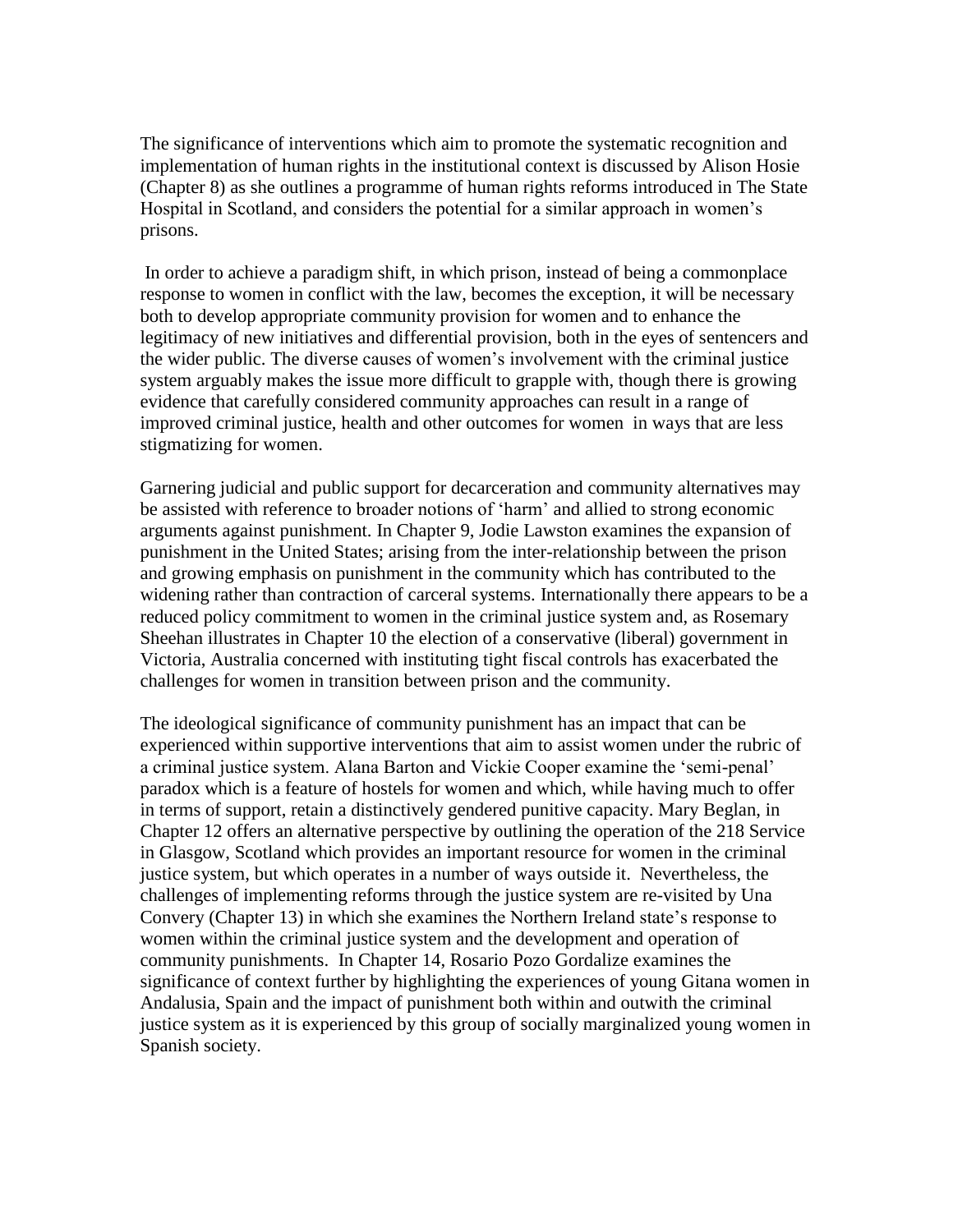Kim Pate provides us with a call to action in Chapter 15 where she re-emphasises the necessity of collective action to address the social, political and economic inequalities which permeate societies and which, as the previous chapters have highlighted, are intertwined in process of criminalization and punishment. Margaret Malloch and Gill McIvor underline this in Chapter 16 where they provide some concluding reflections, underlining the recognition, which features prominently throughout the book, that penal reforms cannot transcend structural imperatives and that meaningful change will require a more radical approach.

## **References**

Amnesty International (1999) *Not Part of my Sentence: Violations of the Human Rights of Women in Custody,* USA: Amnesty International.

Barry, M. and McIvor, G. (2008) *Chaotic Lives: A Profile of Women in the Criminal Justice System in Lothian and Borders,* Edinburgh: Lothian and Borders Community Justice Authority.

Bloom, B., Owen, B., and Covington, S. (2003) *Gender-Responsive Strategies: Research, Practice, and Guiding Principles for Women Offenders Project Guiding Principles and Strategies Draft Document,* Washington, DC: National Institute of Corrections.

Caddle, D. and Crisp, D. (1997) *Imprisoned Women and Mothers*, Home Office Research Study 162, London: Home Office.

Canadian Human Rights Commission (2003) *Protecting Their Rights: A Systemic Review of Human Rights in Correctional Services for Federally Sentenced Women,* Ottawa: Canadian Human Rights Commission.

Carlen, P. (2002) 'Carceral clawback: The case of women's imprisonment in Canada',. Punishment and Society, 4 (1): 115–21.

Corston,J. (2007) *A Review of Women with Particular Vulnerabilities in the Criminal Justice System,* London: Home Office.

Easton, H. and Matthews, R. (2010) *Evaluation of the 218 Centre: Examining Implementation and Outcomes,* Glasgow: Glasgow City Council.

Easton, H. and Matthews, R. (2011) *Evaluation of the Inspire Women's Project*, Belfast: Northern Ireland Department of Justice.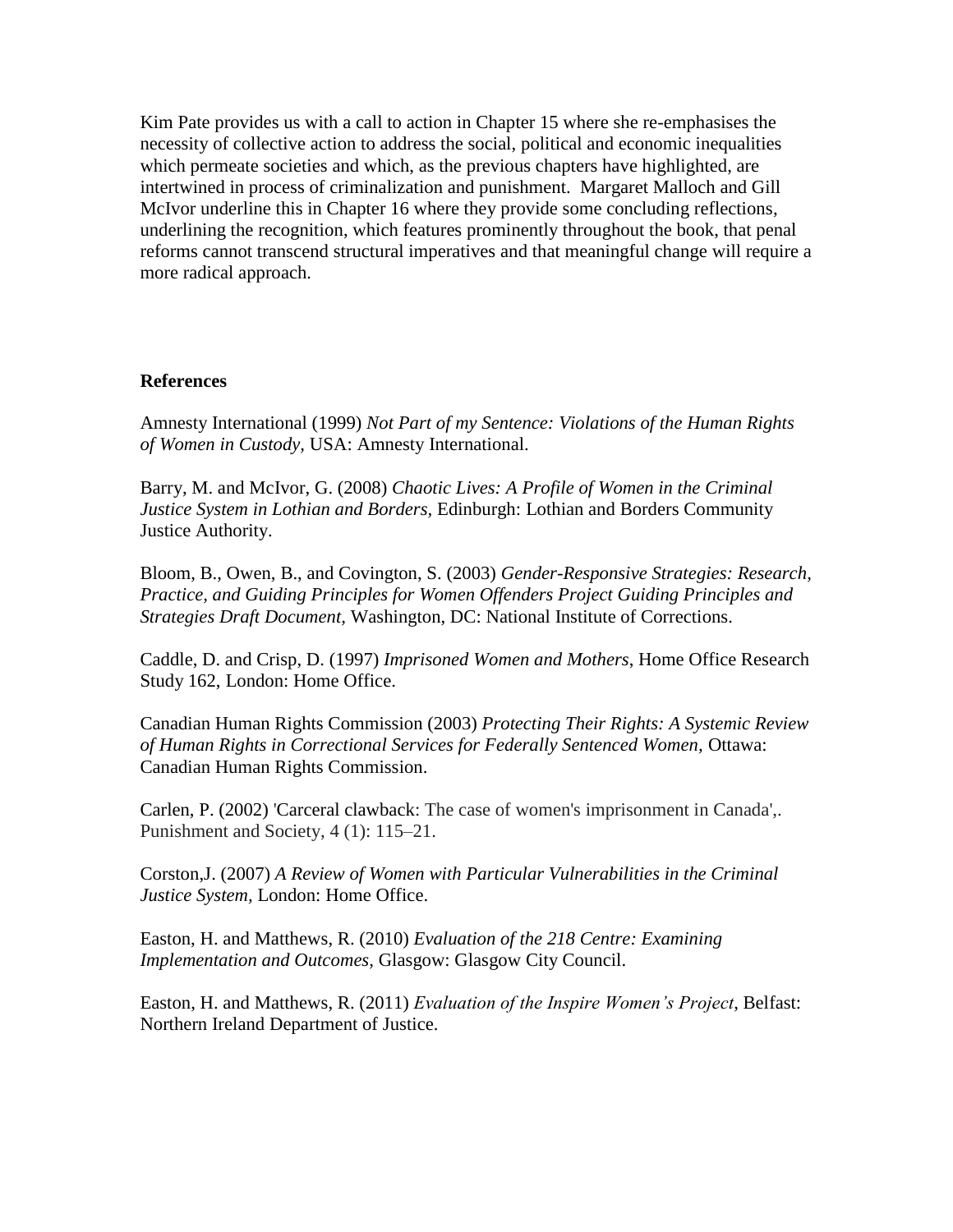Gelsthorpe, L. and Sharpe, G. (2007a) 'Women and resettlement', in A. Hucklesby and L. Hagley-Dickinson (eds) *Prisoner Resettlement: Policy and Practice*, Cullompton: Willan Publishing.

Gelsthorpe, L. and Sharpe, G. (2007b) *Provision for Women Offenders in the Community,*  London: Fawcett Society.

Hannah-Moffat, K. (2001) *Punishment in Disguise: Penal Governance and Canadian Women's Imprisonment*, Toronto: University of Toronto Press.

Hedderman, C. (2004) 'Why are more women being sentenced to custody?', in G. McIvor (ed) *Women Who Offend*, London: Jessica Kingsley.

Hedderman, C., Palmer, E. and Hollin, C. (2008) *Implementing Services for Women Offenders and Those 'At Risk' of Offending*: *Action Research with Together Women*, London: Ministry of Justice.

Human Rights watch (2006) *Custody and Control: Conditions of Confinement in New York's Juvenile Prisons for Girls,* New York: American Civil Liberties Union/Human Rights Watch.

Leibling A (1992) *Suicides in Prison*, London: Routledge.

Loucks, N., Malloch, M., McIvor, G. and Gelsthorpe, L. (2006) *Evaluation of the 218 Centre,* Edinburgh: Scottish Executive.

Malloch, M. (2008) 'A spoonful of sugar? Treating women in prison', in T. Anderson (ed) *Neither Villain Nor Victim,* London: Rutgers University Press.

Malloch, M. and McIvor, G. (2011a) 'Women and community sentences', *Criminology and Criminal Justice,* 11 (4): 325-44.

Malloch, M. and McIvor, G, (2011b) 'Women, drugs and community intervention', in R. Sheehan, G. McIvor and C. Trotter (eds) *Working with Women Offenders in the Community*, Cullompton: Willan Publishing.

McIvor, G. (2004) 'Service with a smile? Women and community 'punishment'', in G. McIvor (ed) *Women who Offend,* London: Jessica Kingsley Publishers.

McIvor, G. (2010) 'Women and crime: The rise in female imprisonment in western jurisdictions', in M. Herzog-Evans (ed) *Transnational Criminology Manual,* Nijmegen, Netherlands: Wolf.

McIvor, G. and Burman, M. (2011) *Understanding the Drivers of Female Imprisonment in Scotland,* Stirling and Glasgow: Scottish Centre for Crime and Justice Research.